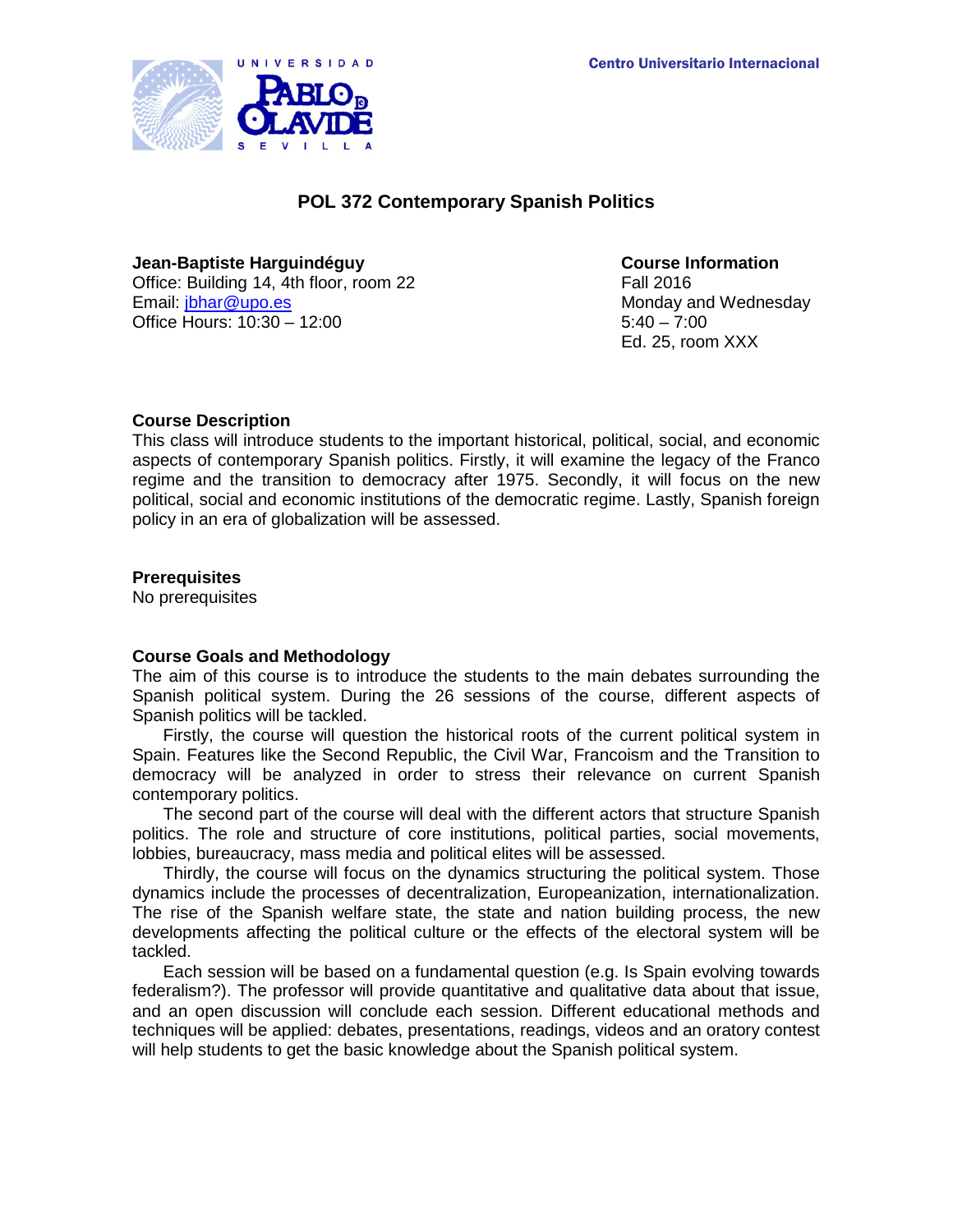## **Learning Objectives**

By the end of the course, students will be able to:

- 1. Understand the recent developments in Spanish politics.
- 2. Debate about the current state of Spanish politics.

3. Make the distinction between the different concepts of political science (state, nation, power, clientelism, patronage, institutions, social movements, pressure groups…).

#### **Required Texts**

All the required readings will be sent by Email. You may print out the readings if necessary at the copy center located on the campus. In order to learn more about Spanish politics, students can read the following books too:

Balfour, Sebastian and Preston, Paul, *Spain and the Great Powers in the Twentieth Century*, New York, Routledge, 1999.

Carr, Raymond, *Spain: A History*, Oxford, Oxford University Press, 2000.

- Coller, Xavier, Badía, Rosa and Bermúdez, Sandra, *Politics and Society in Modern Spain in a Comparative European Perspective*, Barcelona, Fundación La Caixa, 2004.
- Encarnación, Omar G., *Spanish Politics*, Cambridge, Polity Press, 2008.

Gunther, Richard, Montero, José Ramon and Botella, Joan, *Democracy in Modern Spain*, New Haven, Yale University Press, 2004.

- Hanley, David and Loughlin, John (eds), *Spanish Political Parties*, London, University of Wales Press, 2006.
- Heywood, Paul, *Politics and Polity in Democracy Spain: No Longer Different?*, New York, Frank Cass, 1999.
- Magone, Jose, *Spanish Contemporary Politics*, London, Routledge, 2008.
- Payne, Stanley, *Politics and Society in XXth Century Spain*, New York, New Viewpoints, 1976.
- Pérez-Díaz, Victor, *The Return of Civil Society: The Emergence of Democratic Spain*, Cambridge, Harvard University Press, 1993.
- Pollack, Benny and Hunter, Graham, *The Paradox of Spanish Foreign Policy*, New York, St. Martin's Press, 1987.

Preston, Paul, *Franco*, London, HarperCollins, 1993.

Preston, Paul, *Triumph of Democracy in Spain*, London, Routledge, 1986.

### **Research Centers**

- Real Instituto Elcano: [http://www.realinstitutoelcano.org](http://www.realinstitutoelcano.org/)
- Spanish Constitution:<http://narros.congreso.es/constitucion/index.htm>
- Foreign Affairs Journal: [www.foreignaffairs.org](http://www.foreignaffairs.org/)
- United Nations: [www.un.org](http://www.un.org/)
- European Political Science resources: [www.psr.keele.ac.uk/psr.htm](http://www.psr.keele.ac.uk/psr.htm)
- European Foreign Policy Unit at LSE: [www.lse.ac.uk/Depts/intrel/EFPUworkingpaperseries.html](http://www.lse.ac.uk/Depts/intrel/EFPUworkingpaperseries.html)
- Spanish Safe Democracy Foundation: [http://spanish.safe-democracy.org](http://spanish.safe-democracy.org/)
- Centro Investigaciones Sociológicas: [http://www.cis.es](http://www.cis.es/)
- Instituto Nacional de Estadística: [http://www.ine.es](http://www.ine.es/)
- Encuesta de Población Activa: [http://www.ine.es](http://www.ine.es/)
- Anuario Social de La Caixa: [http://www.anuariosoc.lacaixa.comunicacions.com](http://www.anuariosoc.lacaixa.comunicacions.com/)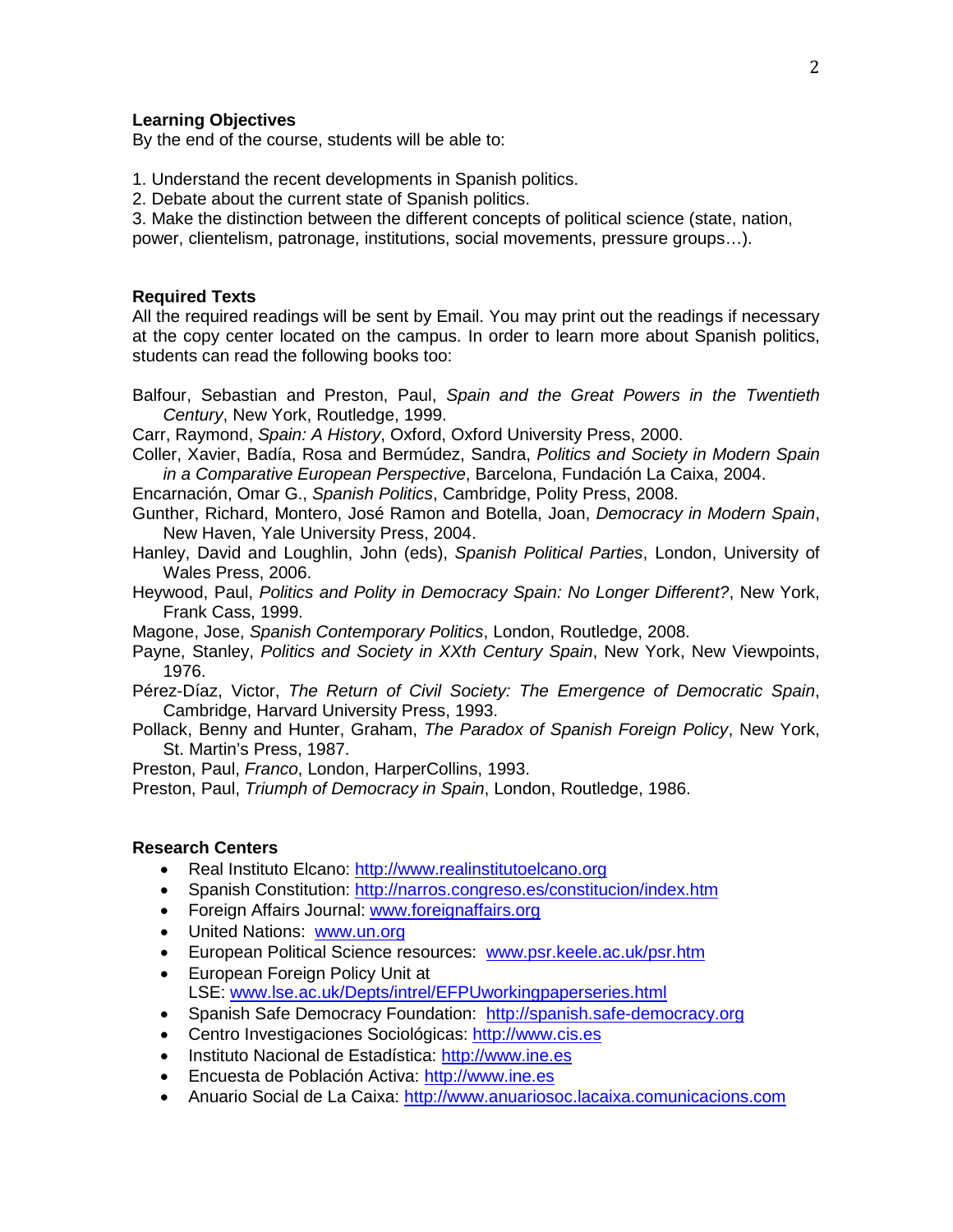### **Representative Institutions**

- Constitution : [http://www.constitucion.es](http://www.constitucion.es/)
- Royal House: [http://www.casareal.es](http://www.casareal.es/)
- Congress of Deputies: [http://www.congreso.es](http://www.congreso.es/)
- Senate (links to regional parliaments): [http://www.senado.es](http://www.senado.es/)
- Government (links to regional governments): [http://www.la-moncloa.es](http://www.la-moncloa.es/)

## **Political parties**

- PSOE: [http://www.psoe.es](http://www.psoe.es/)
- PP: [http://www.pp.es](http://www.pp.es/)
- IU: [http://www.izquierda-unida.es](http://www.izquierda-unida.es/)
- CdC: [http://www.convergencia.org](http://www.convergencia.org/)
- ERC: [http://www.esquerra.org](http://www.esquerra.org/)
- PNV: [http://www.eaj-pnv.com](http://www.eaj-pnv.com/)
- EA: [http://www.euskoalkartasuna.org](http://www.euskoalkartasuna.org/)
- CC: [http://www.coalicióncanaria.org](http://www.coalicióncanaria.org/)
- ChA: [http://www.chunta.com](http://www.chunta.com/)
- BNG: [http://www.bng-galiza.org](http://www.bng-galiza.org/)
- Podemos:<http://podemos.info/>
- Ciudadanos:<https://www.ciudadanos-cs.org/>

### **General Course Policies**

- *Emails:* All communication between the professor and the students can be made via Email.
- *Attendance and participation:* Students are expected to attend all classes. If there is justifiable excuse for missing class, this information must be provided to the proper authorities as required. Active participation in class discussions is required.
- *Readings:* Students are expected to have a look on the readings before coming to class.
- *Use of cell phones:* Please keep your cell phones turned off during class.

#### **Course Requirements and Grading**

Assessment will involve two written exams. The mid-term and final exams will be made of two sections: a multiple choice test and an open question dealing with the topics tackled during the semester. A study guide will be available.

After each movie (*Pan's Labyrinth* and *Wolf*), students will have to answer a series of questions along with a short essay.

During the whole semester, student will be asked to write short essays about a series of topics. The correction of the homework will allow opening class discussions.

Finally, students will be required to participate to an oratory contest. Each team will fight for imposing its own arguments according to a list of topics.

The final grading will be based on the following percentages: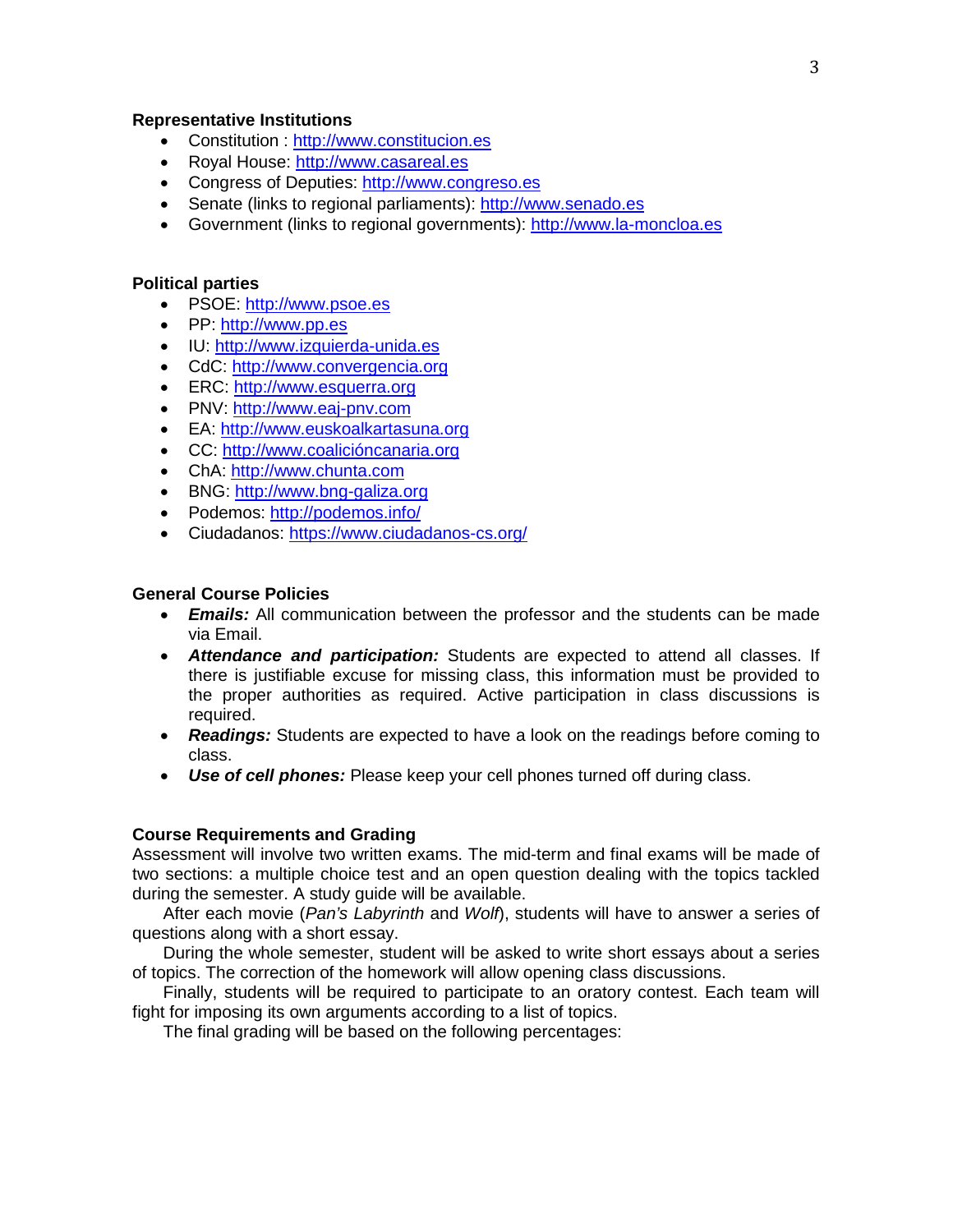- Questions and essays about movies: 20 %
- Midterm exam (multiple choice test): 20 %
- Oratory contest: 20 %
- Final exam (multiple choice test): 20 %
- Homework: 20 %

#### **Attendance and Punctuality**

Students should plan to arrive to class on time. Late arrivals count as absences according to the UPO's policy.

#### **Missed or Late Work**

Missed or late work will not be accepted. Please, speak to your professor in case of any problem.

#### **Academic Dishonesty**

Students are expected to act in accordance with the University's standards of conduct concerning plagiarism and academic dishonesty.

#### **Students with Disabilities**

If you have a disability that requires special academic accommodation, please speak to your professor within the first three weeks of the semester in order to discuss any adjustments.

#### **Behavior Policy**

Students are expected to show integrity and act in a professional and respectful manner at all times.

#### **Class Schedule**

**Section 1: "Introduction: Welcome to Spain":** 

• **Wednesday, January 25, 2017:** Presentation: students, program, system of examination, add and drop period, readings and schedule.

## **PART I. THE HISTORICAL ROOTS OF CONTEMPORARY SPAIN**

**Section 2:** "Second Republic and Civil War: Why did Democracy Fail?":

• **Monday, January 30, 2017:** It is essential to focus on that period in order to understand the political and social dynamics of contemporary Spain, since most of the current political cleavages are inheritances of the Civil War. **Readings:** Sara Schatz, "Democracy's Breakdown and the Rise of Fascism: the Case of the Spanish Second Republic 1931-36", *Social History*, 26(2), 2001, 145-165.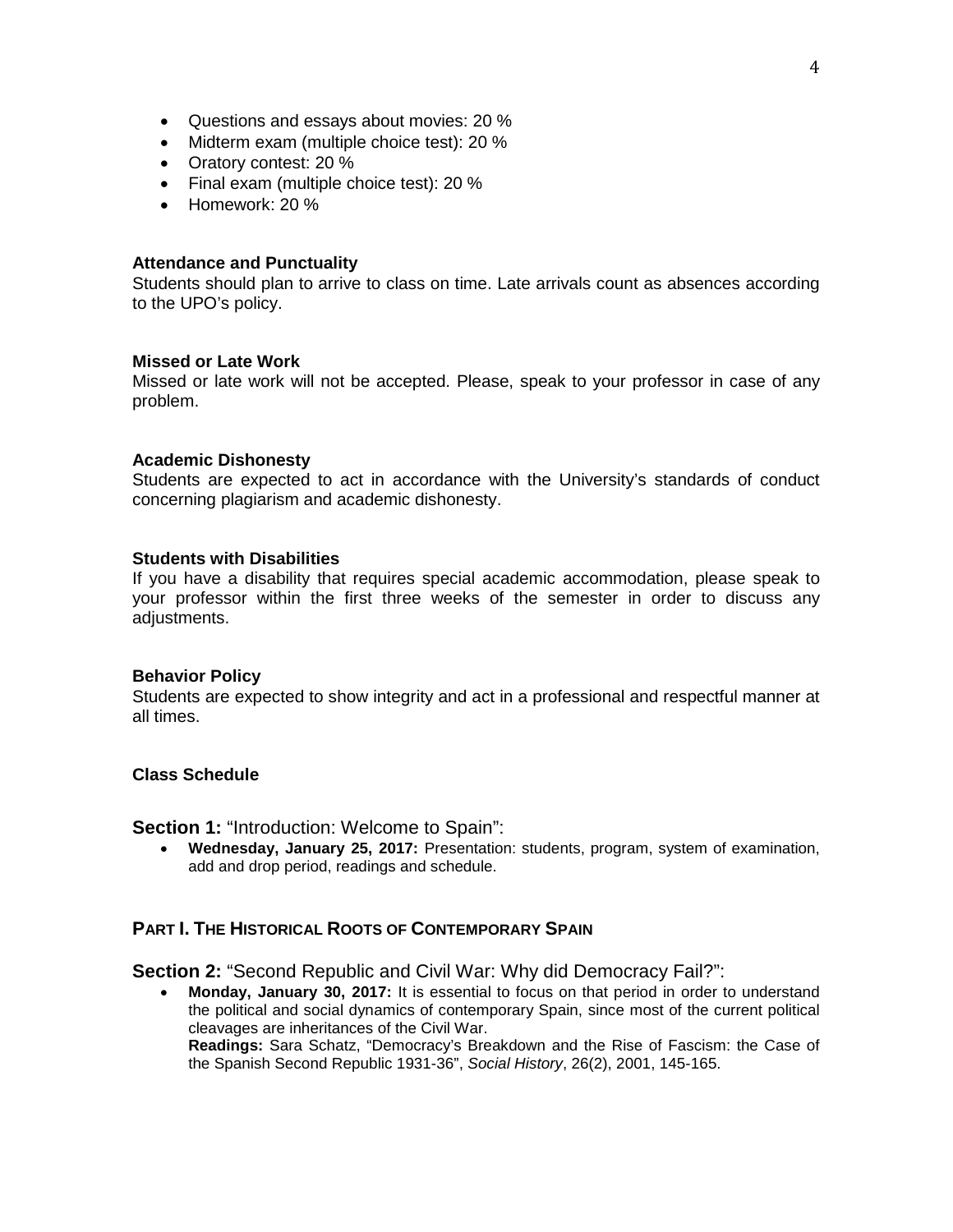**Section 3:** "Francoism: What is the real Nature of the Beast?":

- **Wednesday, February 1, 2017:** Francoism is sometimes presented as a classical dictatorship while some authors think it was the first version of European totalitarianism. What is the real "nature of the beast"? **Readings:** Thomas Jeffrey Miley, "Franquism as Authoritarianism: Juan Linz and his Critics", *Politics, Religion & Ideology*, 12(1), 2011, 27-50.
- **Monday, February 6, 2017:** List of questions and essay about the movie *El laberinto del Fauno*.

**Section 4:** "How to Dismantle a Dictatorship? The Spanish Transition to Democracy":

• **Wednesday, February 8, 2017:** Transition to democracy is frequently presented as a peaceful episode led by a collective movement of political actors. We will examine what really succeeded.

**Readings:** Fabiana Sacchetti, "The Transition from Authoritarianism to Democracy in Spain (1975-1982)", *Working Paper of the IMT Institute for Advanced Studies*, Lucca, 2009.

## **PART II. CORE ACTORS OF THE SPANISH POLITICAL SYSTEM**

**Section 5:** "Crown, Parliament, Government and Judiciary. Who Governs?"**:**

• **Monday, February 13, 2017:** At first glance, the Spanish political system is based on a classical parliamentary regime. But who really governs? **Readings:** Lynn M. Maurer, "Parliamentary Influence in a New Democracy: The Spanish Congress", *The Journal of Legislative Studies*, 5(2), 1999, 24-45.

**Section 6:** "Parties and Party System: Towards a New Format?":

• **Wednesday, February 15, 2017:** After so many years of stability, the 2008 crisis provoked some change. Is the Spanish political system evolving towards a new balance of political forces?

**Readings:** Francesc Pallarés and Michael Keating, "Multi-level Electoral Competition. Regional Elections and Party Systems in Spain", *European Urban and Regional Studies*, 10(3), 2003, 239-255.

**Section 7:** "Spanish Pressure Groups: How to Channel Them?":

• **Monday, February 20, 2017:** Spanish institutions, as in other European polities, face different pressure groups intending to influence policy-makers. How do Spanish lobbies organize and how do they get their objectives? **Readings:** Sebastian Royo, "From Contention to Social Bargaining: Labour Unions and

Democratic Consolidation in Spain", *Democratization*, 12(1), 2005, 60-84.

**Section 8:** "Social Movements in Spain: Is Civil Society Organized?":

• **Wednesday, February 22, 2017:** Who are the social movements in Spain? How do political institutions and civil society combine? How do social claims circulate from the bottom to the top?

**Readings:** John Karamichas, "Key Issues in the Study of New and Alternative Social Movements in Spain: The Left, Identity and Globalizing Processes", *South European Society and Politics*, 12(3), 2007, 273-293.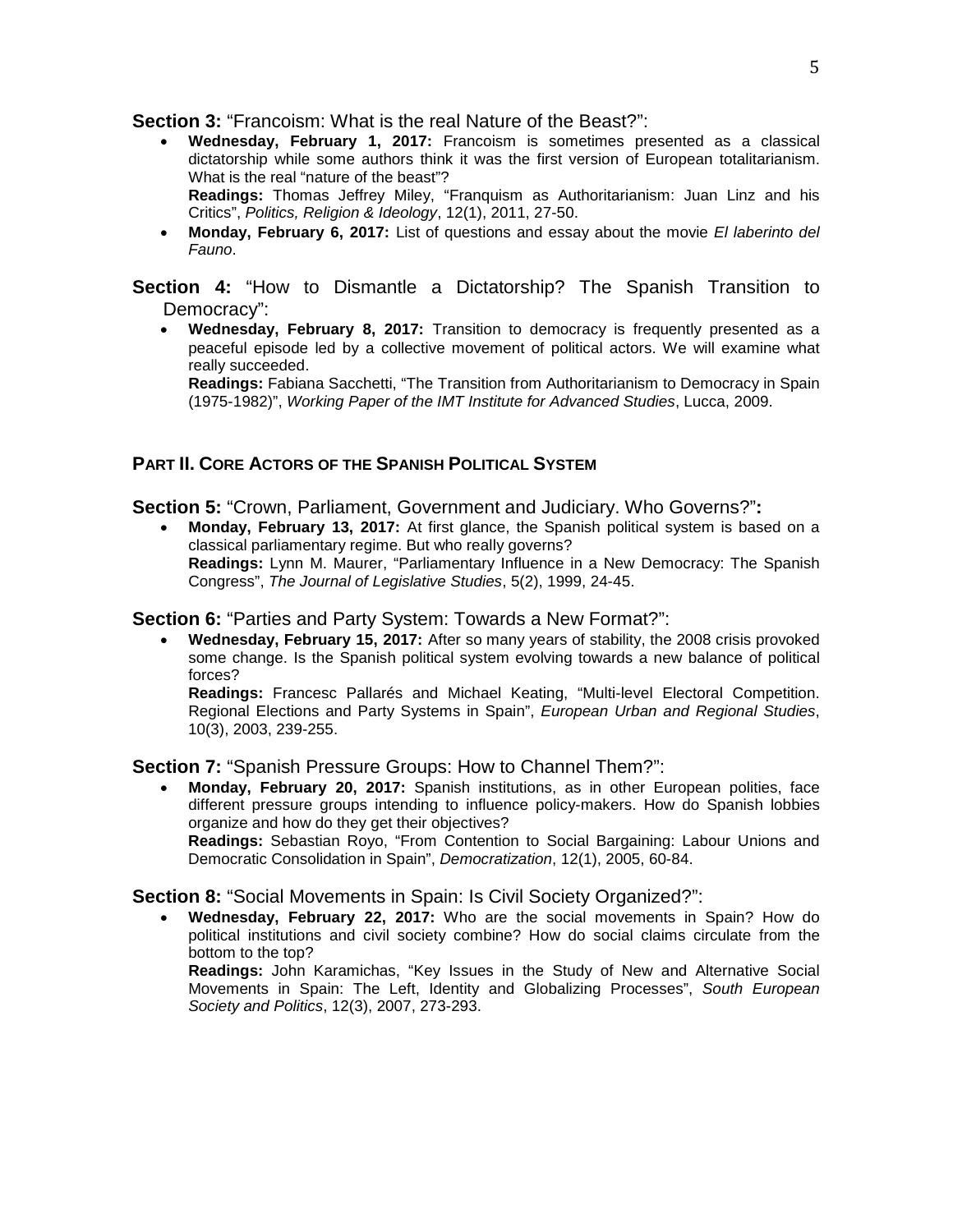## **Section 9:** "Spanish Political Elites: Usual Suspects?":

• **Monday, March 6, 2017:** Spanish political elites and their systems of recruitment are criticized since the beginning of the financial crisis. How to describe their social profile and evolution since the end of Francoism? **Readings:** Xavier Coller, Helder Ferreira do Vale and Chris Meissner, "Political Elites in Federalized Countries: the Case of Spain (1980-2005)", Working Paper del Institut de Ciències Polítiques i Socials, 268, Universitat Autònoma de Barcelona, Barcelona, 2008.

**Section 10:** "Spanish Public Administration: Reformism or Inertia?":

• **Wednesday, March 8, 2017:** The Spanish public administration has faced several challenges since the transition (e.g. decentralization, welfare state, modernization, new public management). What is the current profile of the Spanish public administration? **Readings:** Lourdes Torres and Vicente Pina, "Reshaping Public Administration: the Spanish Experience compared to the UK", *Public Administration*, 82(2), 2004, 445-464.

## **Section 11:** "The Fourth Power? Mass Media in Spain":

• **Monday, March 13, 2017:** The period of Francoism banned unofficial mass media. From the 1980s, big media corporations have grown in Spain. Are they related with political parties? How do they influence voters? Are they a real fourth power defending the freedom of communication?

**Readings:** Carles Llorens, "Spain's Media Concentration Policy: a Patchwork Crucial to the Understanding of the Spanish Media System", *International Journal of Communication*, 4, 2010, 844-864.

# **Wednesday, March 15, 2017:** Mid-term exam!

# **PART III. STRUCTURAL DYNAMICS OF SPANISH POLITICS**

- **Section 12:** "Territorial Political System and Decentralization: Towards Federalism?":
	- **Monday, March 20, 2017:** The Spanish territorial system is a recent creation which was profoundly shaped by decentralization. Is that unstable institutional arrangement evolving towards federalism?

**Readings:** Luis Moreno, "Federalization and Ethnoterritorial Concurrence in Spain", *Publius. The Journal of Federalism*, 27(4), 1997, 65-84.

**Section 13:** "Spain, What Model for a Multicultural Society?":

• **Wednesday, March 22, 2017:** During the last 15 years, Spain converted into an immigration country by attracting people from around the world. Is this trend over? How does Spain deal with so much variety? **Readings:** Ricard Zapata-Barrero, "Managing Diversity in Spanish Society: A Practical

Approach", *Journal of Intercultural Studies*, 31(4), 2010, 383-402.

**Section 14:** "Does Spain Exist? Nationalism(s) in the Peninsula":

• **Monday, March 27, 2017:** Contemporary Spanish politics has been – and is – largely shaped by center-periphery tensions including terrorism. How do Spaniards deal with their overlapping identities?

**Readings:** Ignacio Sánchez-Cuenca, "The Dynamics of Nationalist Terrorism: ETA and the IRA", *Terrorism and Political Violence*, 19(3), 2007, 289-306.

• **Wednesday, March 29, 2016:** List of questions and essay about the movie *Lobo*.